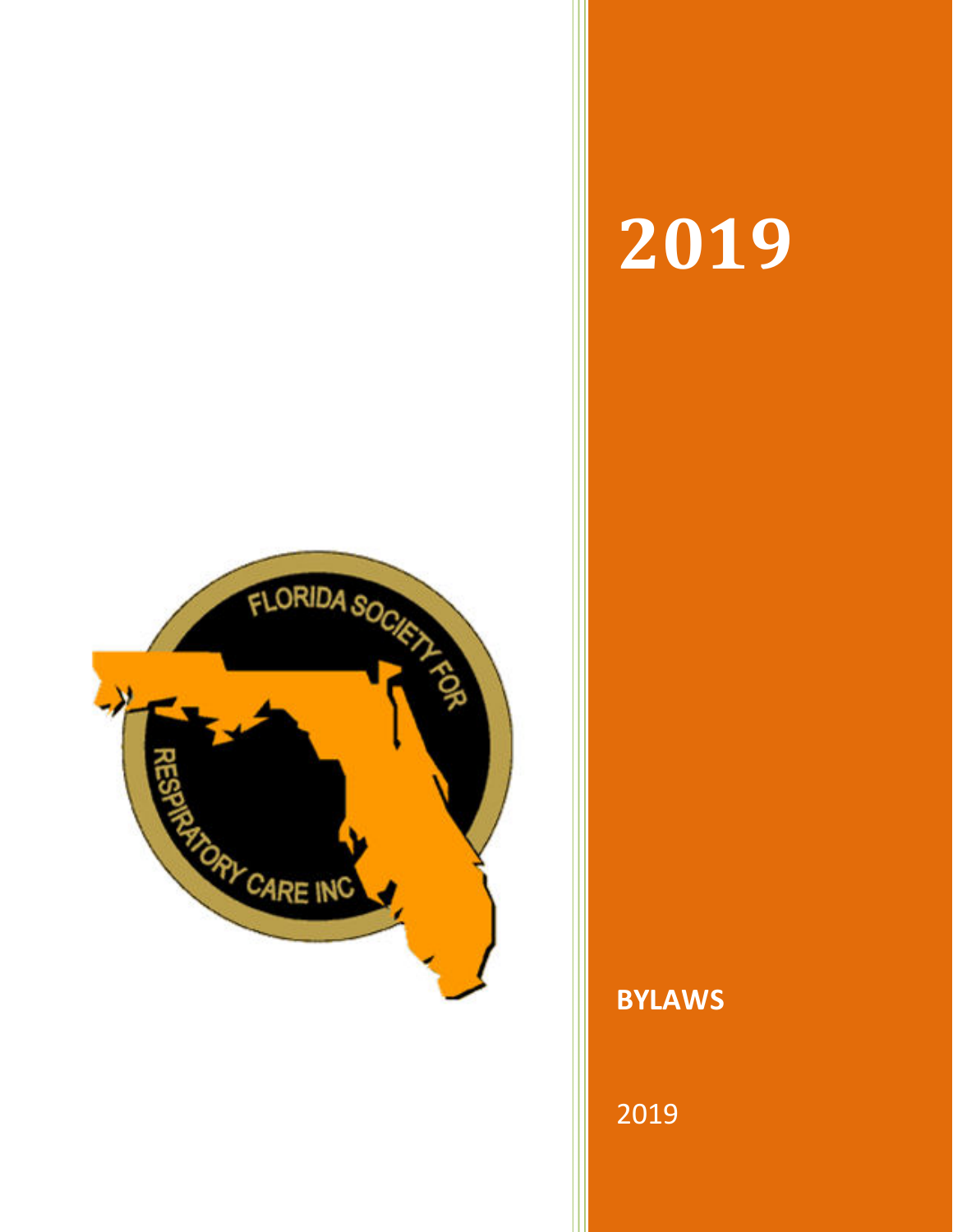## Florida Society for Respiratory Care A CHARTERED AFFILIATE OF THE AMERICAN ASSOCIATION FOR RESPIRATORY CARE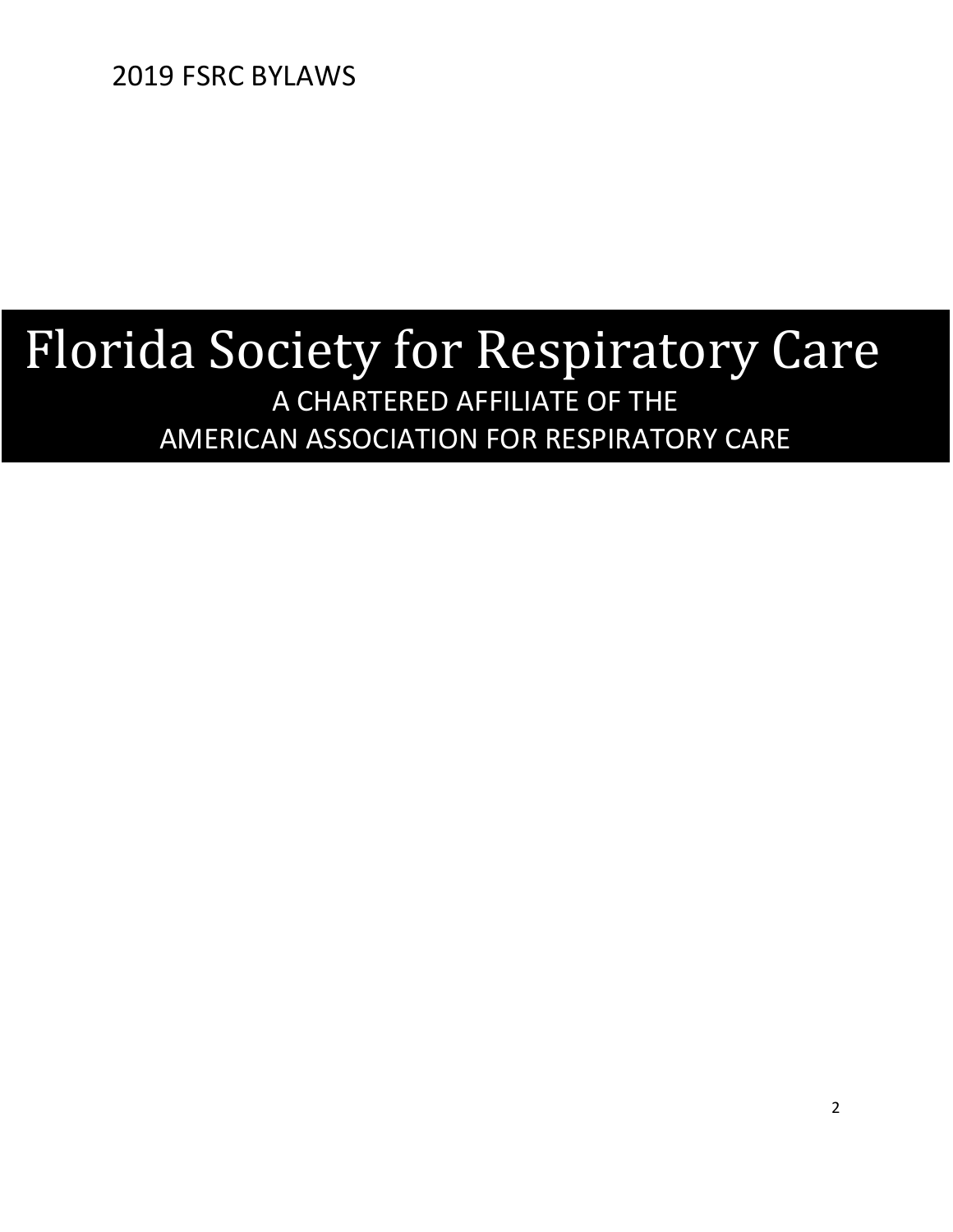**THESE BYLAWS WERE APPROVED BY THE AARC ON July 24, 2019**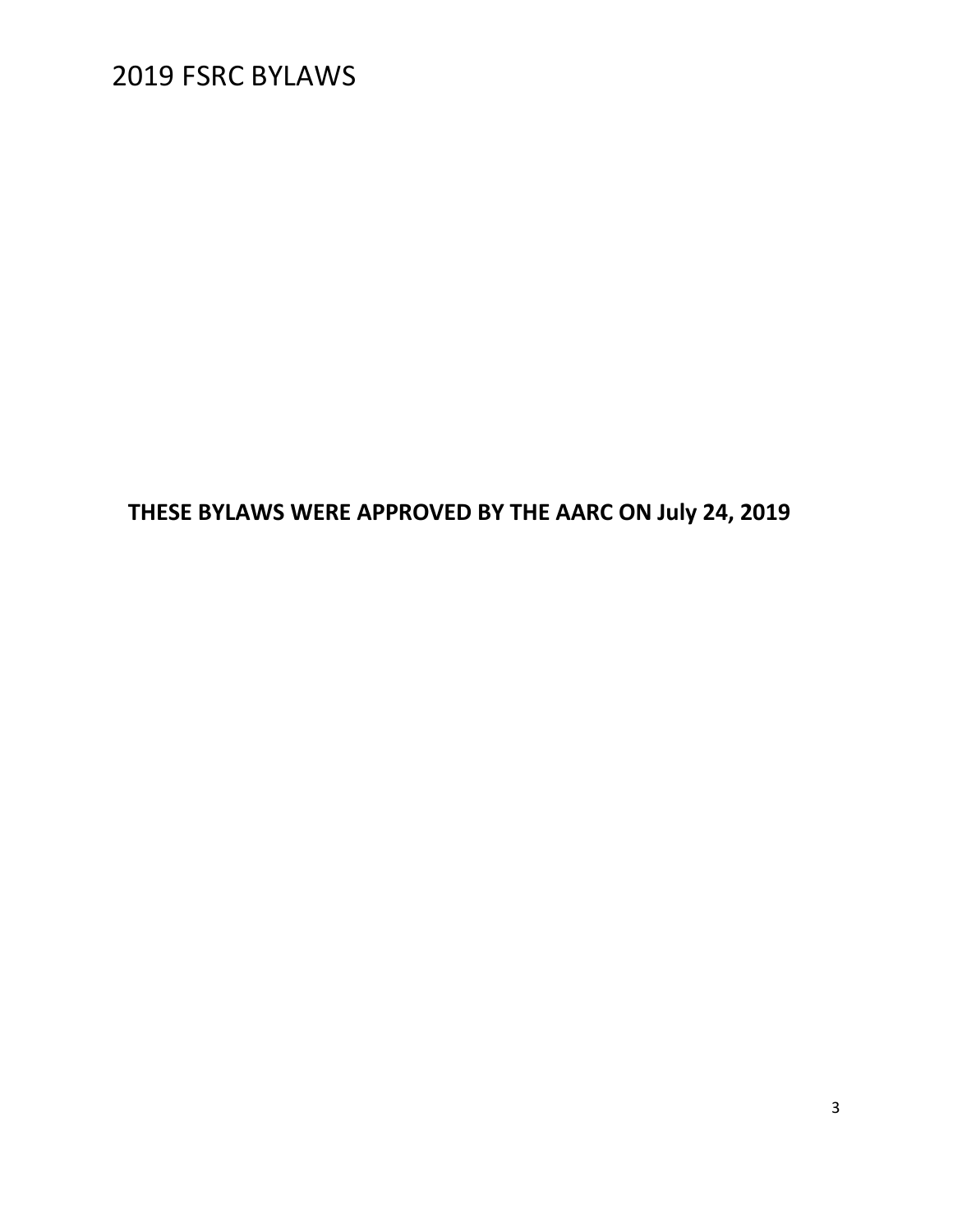### TABLE OF CONTENTS

| <b>ARTICLE I-PREAMBLE</b>                     | PAGE 5  |
|-----------------------------------------------|---------|
| <b>ARTICLE II - MEMBERSHIP</b>                | PAGE 5  |
| <b>ARTICLE III - OFFICERS</b>                 | PAGE 7  |
| ARTICLE IV - BOARD OF DIRECTORS               | PAGE 9  |
| ARTICLE V - SOCIETY MEDICAL ADVISOR           | PAGE 10 |
| <b>ARTICLE VI - COUNCILS</b>                  | PAGE 11 |
| <b>ARTICLE VII - REGIONS</b>                  | PAGE 12 |
| <b>ARTICLE VIII - ANNUAL BUSINESS MEETING</b> | PAGE 12 |
| <b>ARTICLE IX - FISCAL YEAR</b>               | PAGE 12 |
| <b>ARTICLE X - PARLIAMENTARY AUTHORITY</b>    | PAGE 12 |
| <b>ARTICLE XI - AMENDMENTS</b>                | PAGE 13 |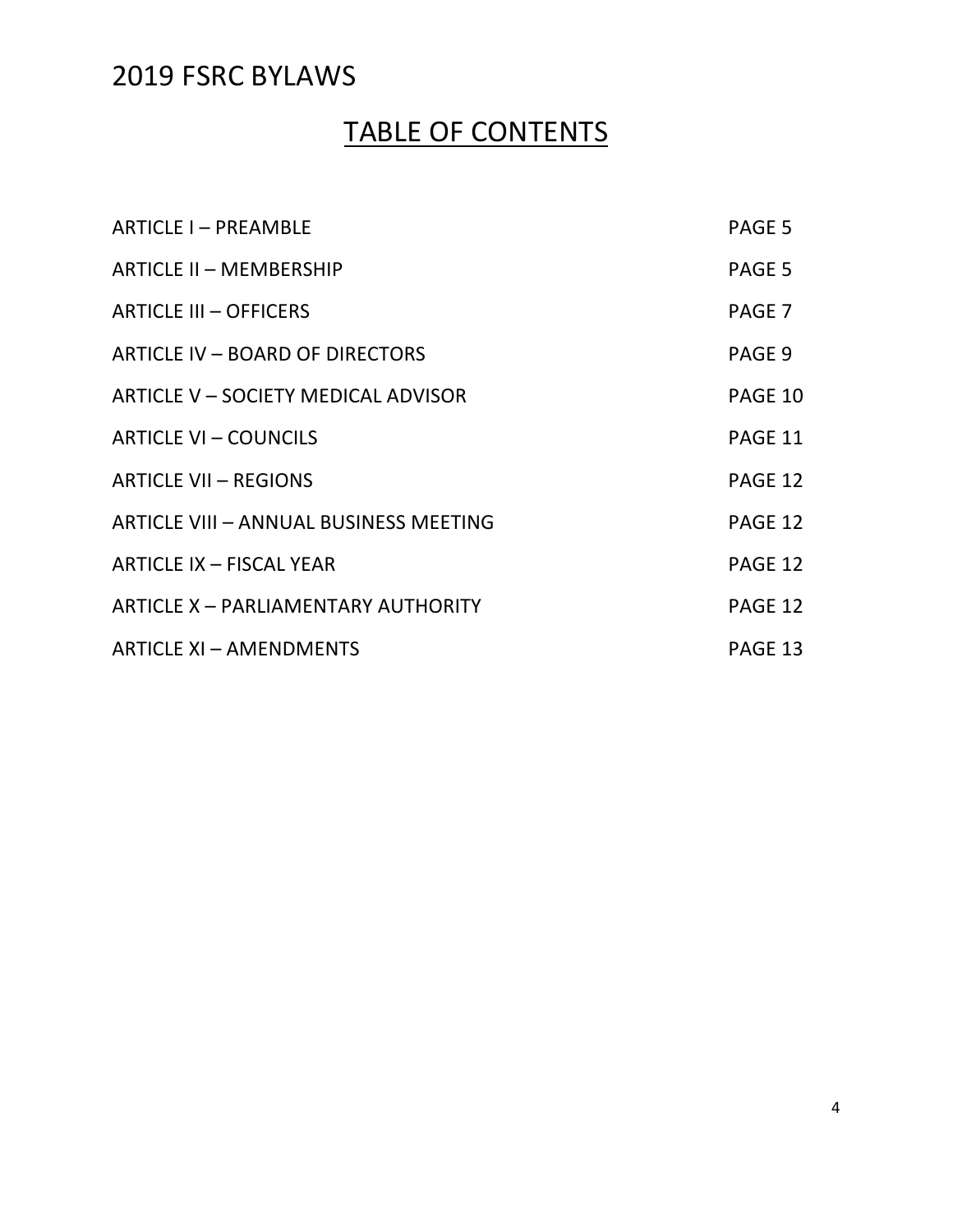### ARTICLE I - PREAMBLE

This organization, known as the Florida Society for Respiratory Care, hereafter referred to as the Society or the FSRC, is a Chartered Affiliate of the American Association for Respiratory Care, hereinafter referred to as the AARC, and has been formed for the following purposes: Improve the quality of Respiratory Care; encourage and develop regional educational programs; advance the science, technology, ethics, and art of Respiratory Care through regional institutes, meetings, lectures, social media, websites and printed materials; and facilitate cooperation between Respiratory Care practitioners and the medical profession, hospitals, service companies, industry, and other agencies. For the purposes of representing members of the AARC, the area included within the boundaries of this Society shall be the state of Florida.

### ARTICLE II - MEMBERSHIP

#### **SECTION A: CLASSES**

The membership of the Society consists of the following classes: Active, Associate, Life, and Student.

#### **SECTION B: ACTIVE MEMBER**

An individual is eligible for Active membership in the FSRC if he or she:

- 1. Is currently an Active or Life member of the AARC,
- 2. Resides in the state of Florida or has designated Florida as their affiliate of choice to the AARC,
- 3. AND meets ONE of the following criteria:
	- a. Is currently licensed by the state of Florida as a Respiratory Care professional, OR,
	- b. Holds a credential issued by the National Board for Respiratory Care, Inc. (NBRC) or its successors, OR,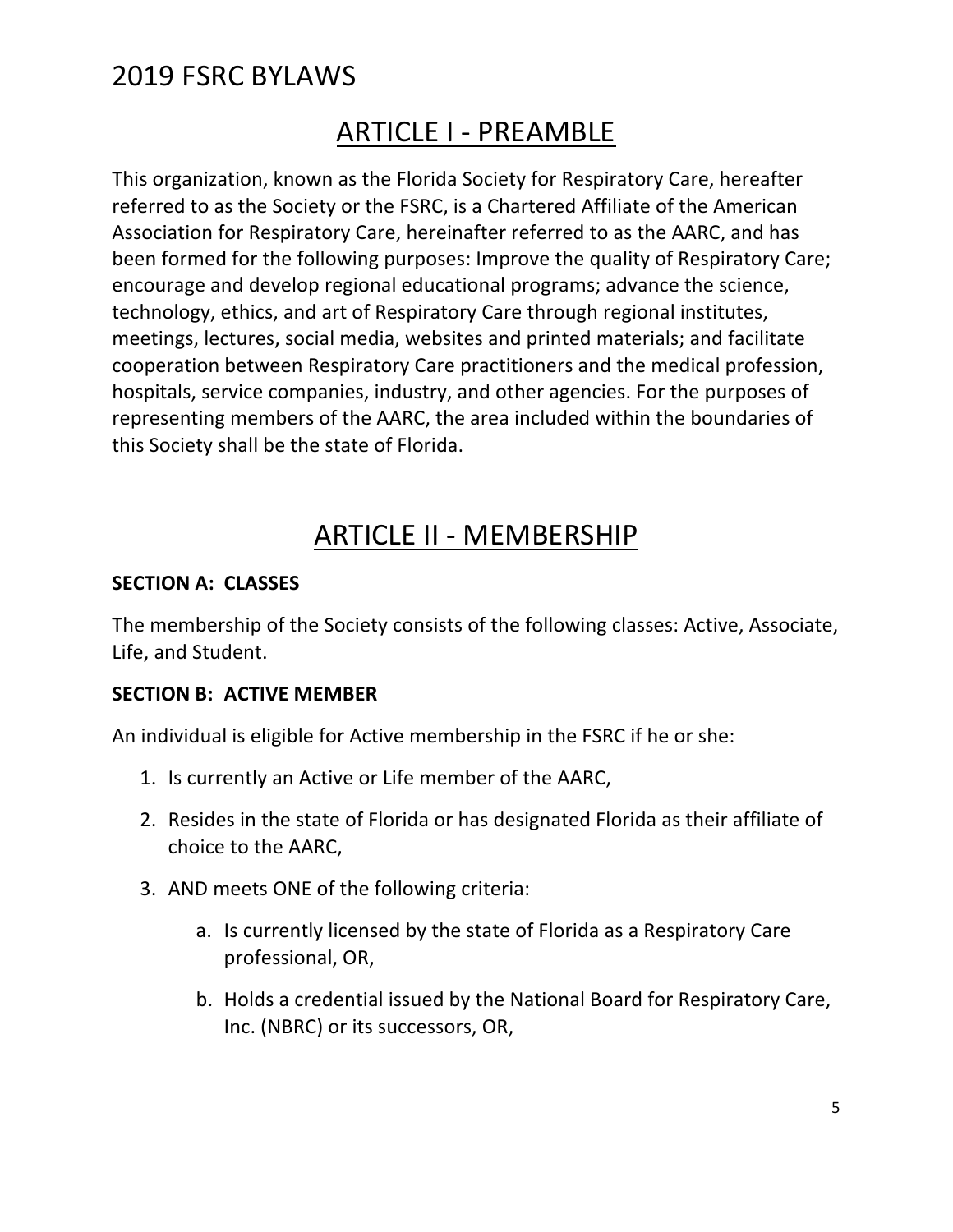c. Upon submission for verification of AARC membership to the FSRC Executive Office, Life members of the AARC who reside in the state of Florida or have designated Florida as their affiliate of choice will be recognized as Active members of the FSRC.

#### **SECTION C: ASSOCIATE MEMBER**

An individual is eligible for Associate membership in the FSRC if he or she meets ONE of the following criteria:

- 1. Is presently licensed by the state of Florida as a Respiratory Care Professional, OR,
- 2. Holds a credential by the NBRC or its successor or an AARC-recognized agency.

#### **SECTION D: LIFE MEMBER**

The Board of Directors may grant Life membership to Society Active members who have rendered outstanding service to the Society.

#### **SECTION E: STUDENT MEMBER**

An individual is eligible for Student membership if he or she is not currently credentialed by the NBRC, and is enrolled in an educational program in Respiratory Care that is located in Florida or has a clinical affiliation in Florida, and is accredited by, or in the process of seeking accreditation from an AARCrecognized agency.

#### **SECTION F: APPLICATION**

Membership enrollment or renewal may be completed online at www.fsrc.org under Membership, or by requesting an official membership application from the FSRC Executive Office.

#### **SECTION G: PRIVILEGES**

1. Active/Life members are entitled to vote, hold office, serve as Delegate, and/or Chairperson or member of any council or committee and have all other rights and privileges of membership.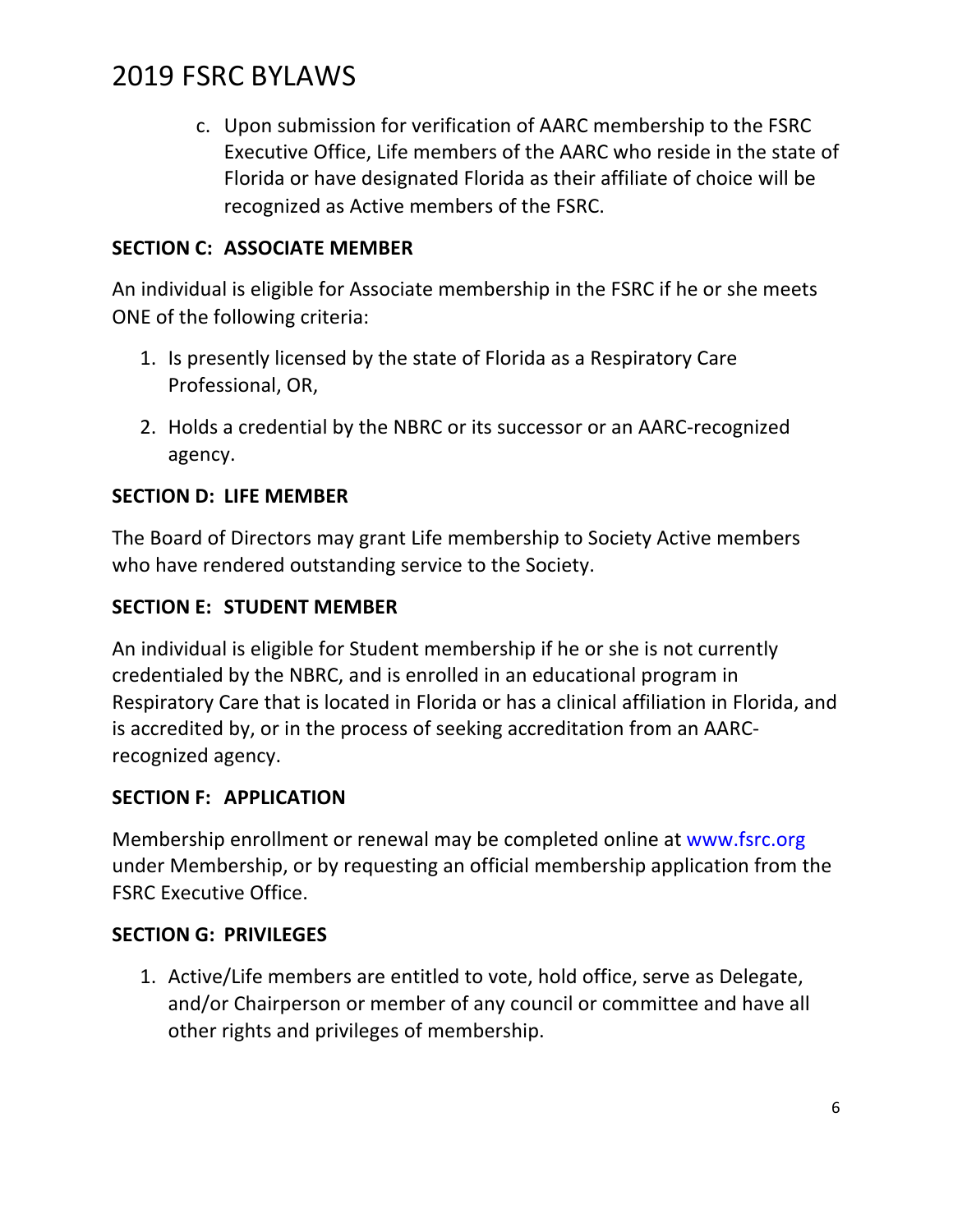- 2. Associate members are entitled to all the rights of membership except the right to vote, hold office, serve as delegate, or serve as Chairperson of any council or committee.
- 3. Student members are entitled to all the rights of membership except the right to vote, hold office, serve as Delegate, or as Chairperson of any council or committee.

#### **SECTION H: ETHICS**

If the conduct of any member appears to be in violation of the Articles of Incorporation, Bylaws, Code of Ethics, or other regulation, policy, or procedure adopted by the Society, or is prejudicial to the Society's interests, such member may be reprimanded, suspended, expelled, or have their membership status reclassified in accordance with procedures set forth in the Society's Policies and Procedures.

#### **SECTION I: ANNUAL REGISTRATION, DUES, AND ASSESSMENTS**

- 1. Each member who attains Society membership may renew membership in the Society by demonstrating continuing eligibility.
- 2. Annual dues, or special assessments for the members of the Society, as well as Policies and Procedures regarding payment of such, are established by the Board of Directors.

### ARTICLE III – OFFICERS

#### **SECTION A: OFFICERS**

The Officers of the Society will consist of: President, President-Elect, Secretary, Treasurer, Immediate Past-President, and the Florida Delegates to the AARC.

#### **SECTION B: REGIONAL DIRECTORS**

One Director will be elected by the Active members of each Society Region to represent that Region on the Board of Directors.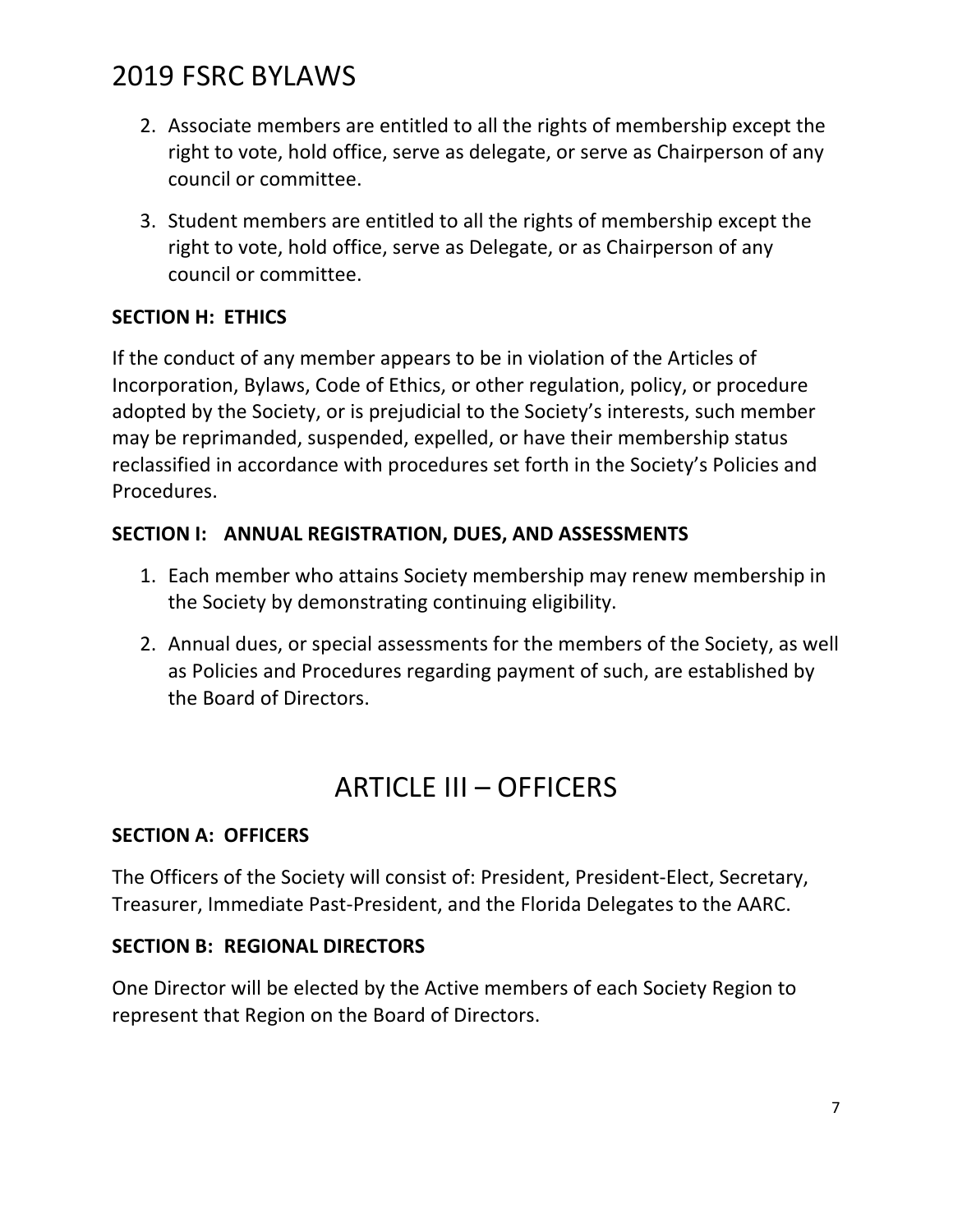#### **SECTION C: TERM**

- 1. The President will serve for two (2) years and then serve as Immediate Past-President for one (1) year. The President-Elect will serve for one (1) year and will then succeed to the office of President thereafter. The Secretary and Treasurer shall each serve for two (2) years. Regional Directors will serve for a term of two (2) years.
- 2. Each Delegate will serve for up to four years. One Delegate will be elected every two years by all Active AARC members residing in, or designating Florida as their affiliate of choice. Elections for these terms will be staggered every two (2 years.
- 3. All Officers, Directors, and Delegates begin their terms immediately following swearing in at the FSRC Annual Business Meeting.

#### **SECTION D: VACANCIES**

- 1. In the event of the President's absence, resignation, or inability to serve, the Immediate Past President will become the acting President and assume the President's duties for the remainder of the term. If that person is unable or unwilling to serve, the office will be filled by the appointment of a qualified individual by the Board of Directors. The individual so appointed will serve the remainder of the term.
- 2. In the event of a vacancy in the office of President Elect, the Immediate Past-President will assume the duties, but not the office of President Elect until a special election is held to fill the office of President Elect.
- 3. In the event of a vacancy in the office of Past President, the most recent Past President shall be appointed to assume the office of Past President. If that person is unable or unwilling to serve, the office shall be filled by the appointment of a qualified individual by the Board of Directors. Individuals so appointed shall serve the remainder of the term.
- 4. In the event of a vacancy in the office of Secretary or Treasurer the unexpired term will be completed by a Board-appointed individual.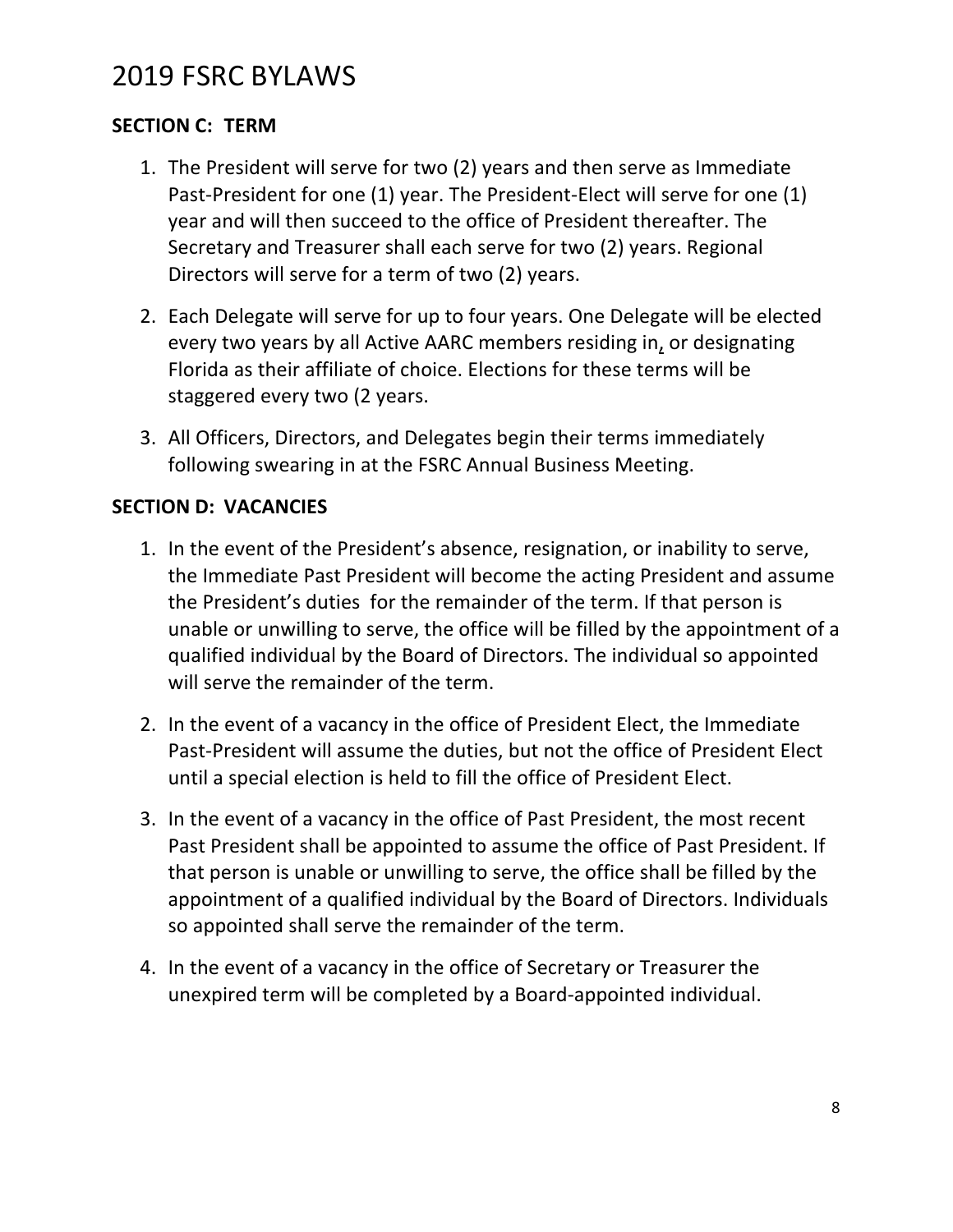- 5. In the event of a vacancy in the office of Regional Director the Board will appoint a qualified member from that respective Region to complete the unexpired term.
- 6. In the event of a vacancy in the office of Delegate, the President-Elect will assume the Duties, but not the office of Delegate until a special election is held to fill the vacant position.

### ARTICLE IV – BOARD OF DIRECTORS

#### **SECTION A: COMPOSITION**

- 1. The Board of Directors consists of the President who serves as Chairperson and presiding officer, President-Elect or Immediate past President, Secretary, Treasurer, Delegates, and Regional Directors.
- 2. The Board of Directors has the power to declare any office vacant by a twothirds (2/3) vote upon the resignation, refusal, inability, or neglect of any member of the board to perform the duties of office, or for conduct deemed prejudicial to the Society. Written notice will be given via U.S. Postal Service Registered Mail to that member that their office has been declared vacant.

#### **SECTION B: DUTIES**

The Board of Directors will supervise all Society business and activities in accordance with the Articles of Incorporation, these Bylaws, and Society Policies and Procedures. The Board will develop, adopt, and maintain official documents, and determine remuneration, stipends, honorariums, membership dues and other fiscal matters for each following year in accordance with budgetary needs and objectives. The Board will cooperate and/or affiliate with other organizations upon such terms and conditions as are deemed in the Society's best interests, in such a manner as is deemed necessary to best inform and protect the membership in matters of legislative action.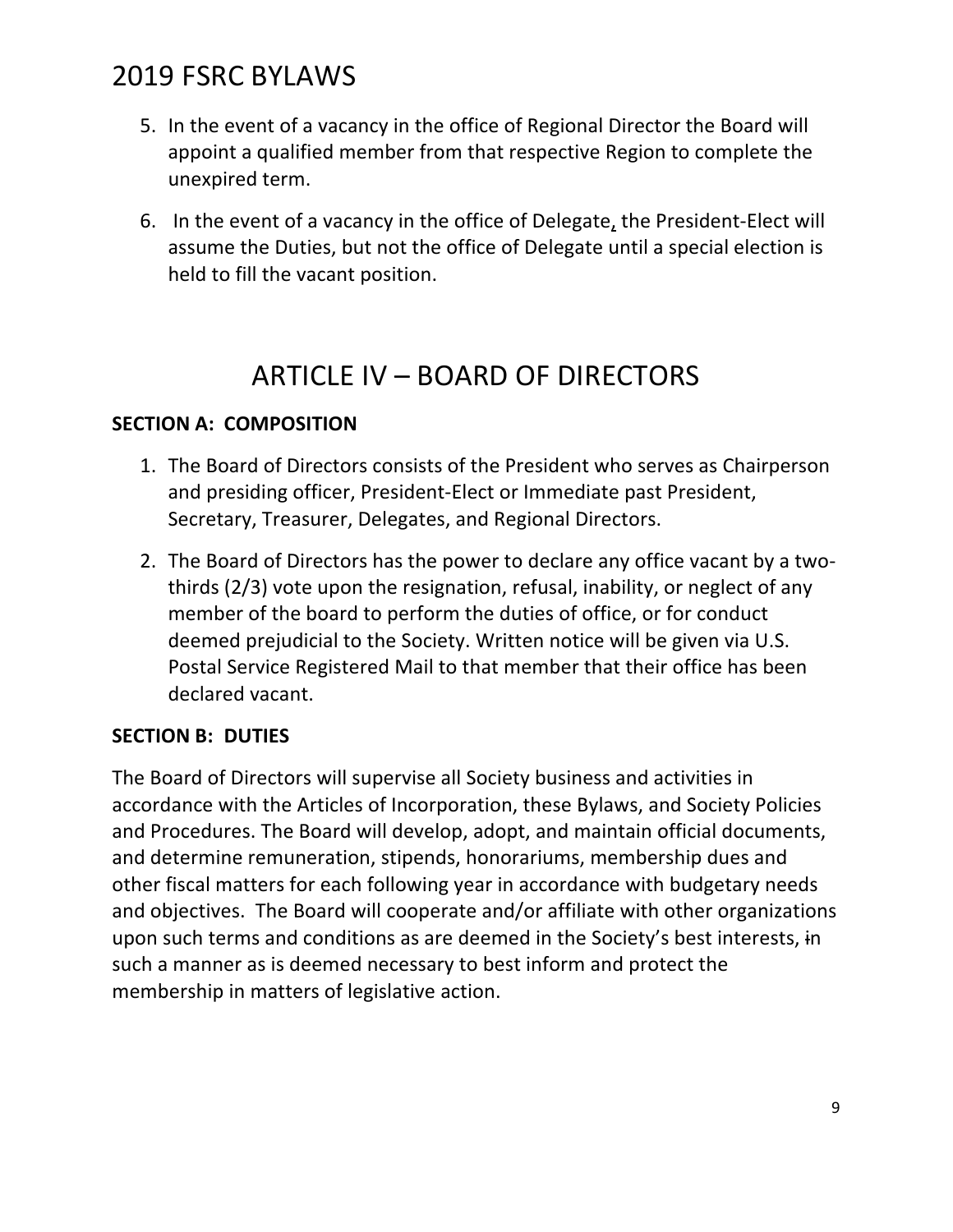#### **SECTION C: MEETINGS**

The Board of Directors will meet four (4) times per year. Special meetings may be called by the President when required to fulfill the mission of the Society. Excluding the Annual Business Meeting, all special and regular meetings of the Board may be held electronically.

#### **SECTION D: QUORUM**

A majority of the Board of Directors present at the start of the Annual Business Meeting or any official meeting of the Board will constitute a quorum for the entire meeting.

#### **SECTION E: VOTE OF THE MEMBERSHIP**

Whenever the Board deems it necessary to present business to the membership, the Board may direct the Nomination/Elections Committee to conduct a vote of the membership.

### ARTICLE V – SOCIETY MEDICAL ADVISOR

#### **SECTION A: TERM**

- 1. The Society will have at least one (1) Medical Advisor who will serve a term of at least one (1) year.
- 2. The term of office of the Medical Advisor(s) may be terminated at any time by a two-thirds (2/3) vote of the Board of Directors. Notification of this action will also be reported to the Board of Medical Advisors of the AARC.

#### **SECTION B: VACANCY**

In the event of a vacancy in the position of Medical Advisor, the position will be filled through an election by the Board of Directors.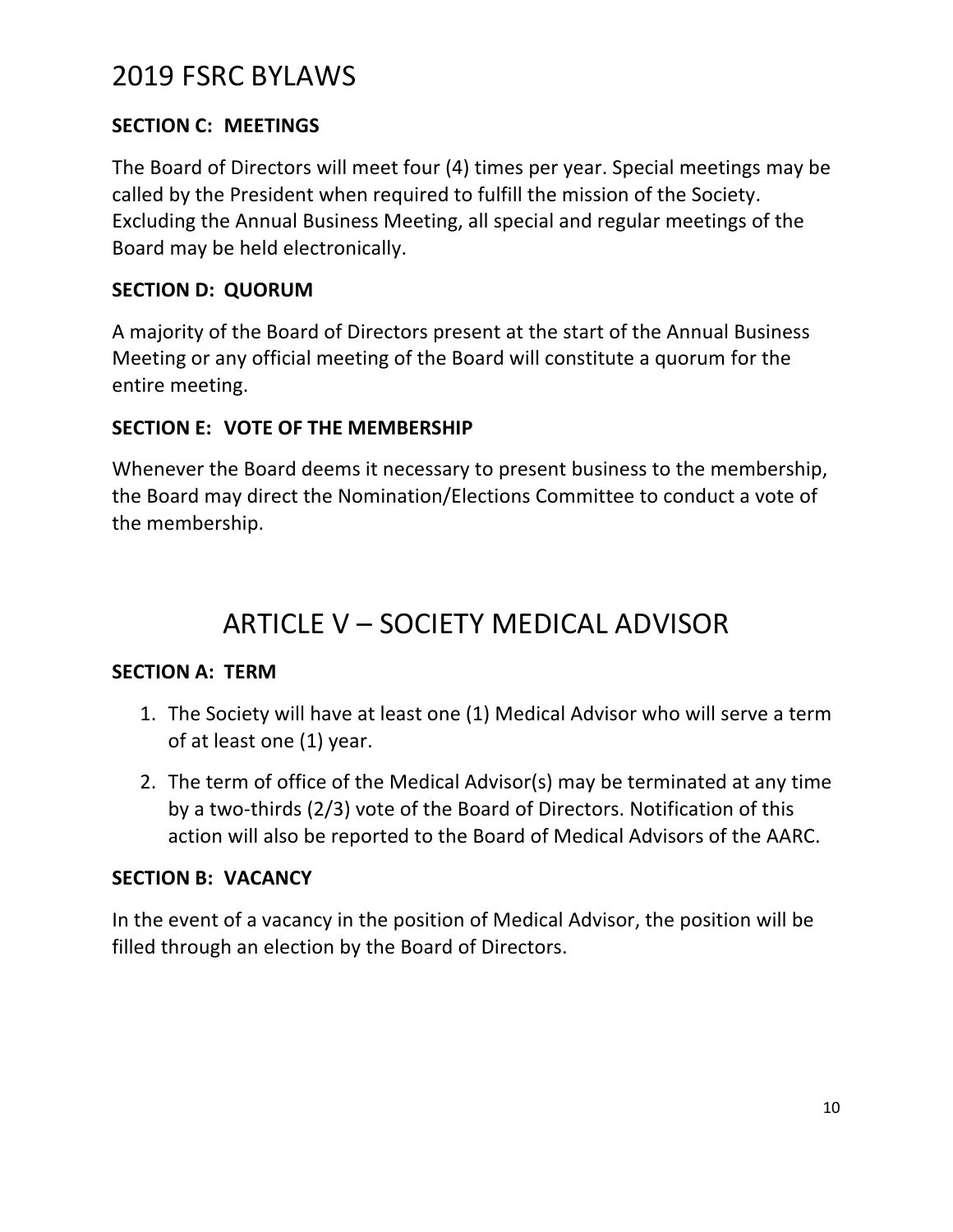### ARTICLE VI – COUNCILS

#### **SECTION A: GOVERNANCE COUNCILS**

- 1. EXECUTIVE COUNCIL
	- a. Strategic Planning
	- b. Fiscal Management: banking, bonding, audit, budget development, revenue and spending
	- c. Bylaws, Policies and Procedures
	- d. Judicial
- 2. MEMBERSHIP COUNCIL
	- a. AARC and FSRC Membership Strategies, Incentives and Engagement
	- b. AARC and FSRC Student Membership Strategies, Incentives and Engagement
	- c. Elections
- 3. EDUCATION COUNCIL
	- a. Annual and Regional Programs
	- b. Scholarship Management
	- c. Student Liaison
- 4. PUBLIC AFFAIRS COUNCIL
	- a. Communication
	- b. Legislative
	- c. Special Recognition
	- d. Collaboration

The number of members, their manner of appointment, term of office, objective and operating policies will be specified in the Society's Policies and Procedures.

#### **SECTION B: SPECIAL COMMITTEES AND REPRESENTATIVES**

Special committees may be appointed by the President subject to the approval of the Board of Directors. Representatives of the Society to external organizations may also be appointed by the President, subject to the approval of the Board of Directors. Members of such committees or representatives will serve to the completion of the task and will meet the qualifications, perform such duties and comply with such procedures as are defined in the Society's Policies and Procedures.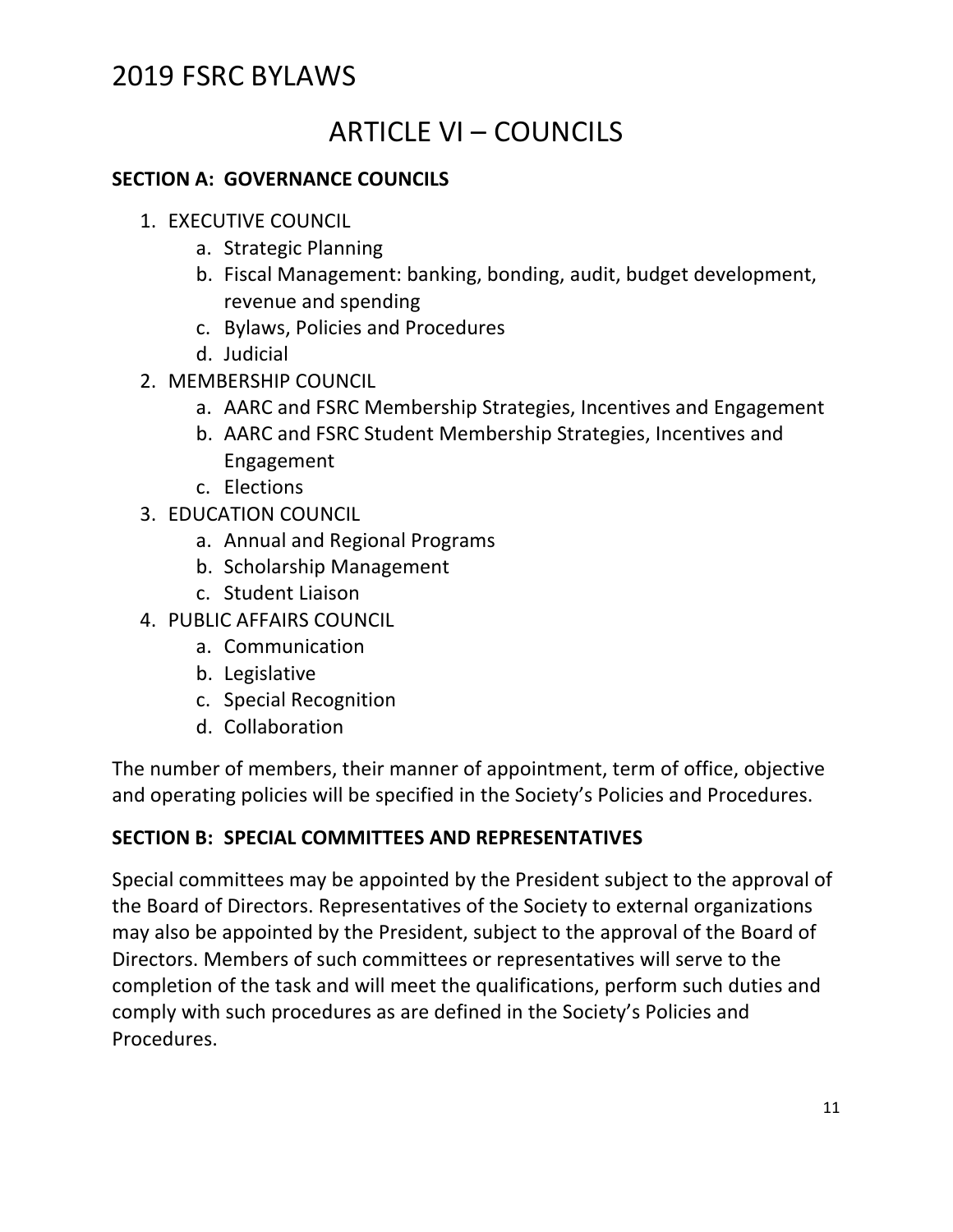### ARTICLE VII – REGIONS

#### **SECTION A: BOUNDARIES**

The number, distribution, and boundaries of Society Regions will be established by the Board of Directors.

#### **SECTION B: REGIONAL DIRECTORS**

- 1. The Regional Director is responsible for organizing and implementing activities within the Region that are consistent with the goals of the Society.
- 2. The Regional Director will maintain a liaison with the Board of Directors for guidance, review, and assistance on Regional Activities.

### ARTICLE VIII – ANNUAL BUSINESS MEETING

There will be an Annual Business Meeting of the Society held at a time and place set by the Board of Directors. The Annual Business Meeting will be held for the purpose of presenting reports to the membership and other business. Notification of the time and place of the Annual Business Meeting will be made available to the members of the Society not less than sixty (60) days prior to the meeting.

### ARTICLE IX – FISCAL YEAR

The fiscal year of this Society will be from July 1 to June 30.

### ARTICLE X – PARLIAMENTRY AUTHORITY

The rules contained in the current edition of "*Rules of Order, Newly Revised*" will govern the Society in all cases to which they are applicable, and in which they are not inconsistent with these Bylaws and/or any Policy and Procedure that the Society may adopt.